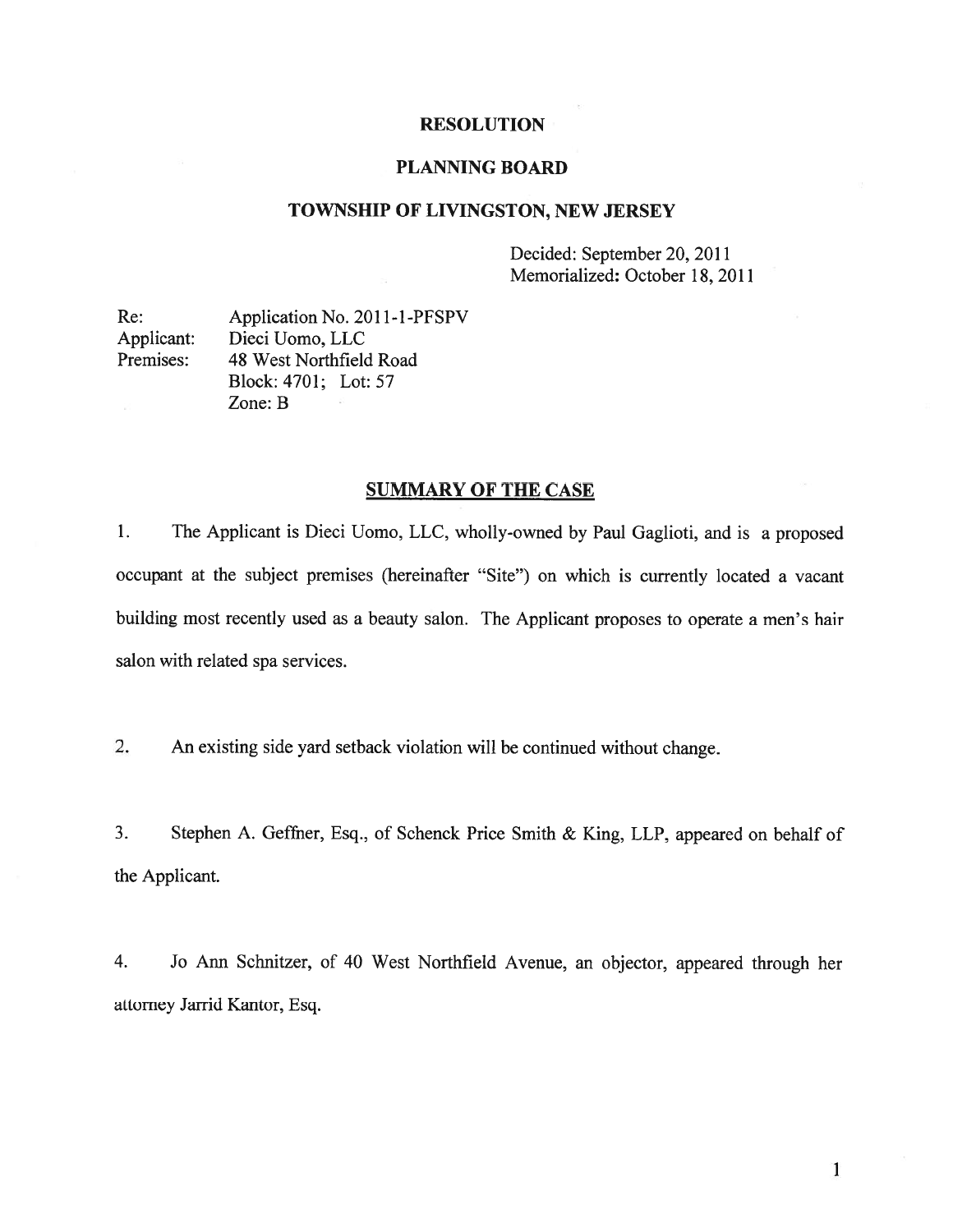5. Hearings on this Application were held before the Board on June 21, 2011, July 19, 2011, and September 20, 2011.

6. The identity of the Applicant as an LLC was established in an oral amendment of the Application. The proper spelling of the owner's last name was established when he was sworn as <sup>a</sup> witness.

7. Testifying on behalf of the Applicant were:

- A. Paul Anthony Gaglioti, the owner of the Applicant.
- B . Michael Lanzafama, of Casey & Keller Associates, admitted as an exper<sup>t</sup> in engineering and planning.
- C. Justin Mihalik, admitted as an exper<sup>t</sup> in architecture.

8. The Applicant proposes to upgrade and improve the existing structure. The façade would be upgraded with <sup>a</sup> new finish and additional windows, the entrance at the front of the building would be eliminated and an entrance on the side of the building facing the existing parking lot would be the main entrance. A deck at the second floor would be constructed for use by customers and would be surrounded by <sup>a</sup> parape<sup>t</sup> wall measuring 9'lO" in height so that there would be no visibility of the deck activities from the street level.

9. In addition to continuation of existing variances, additional variances are required for this Application as follows:

2

e)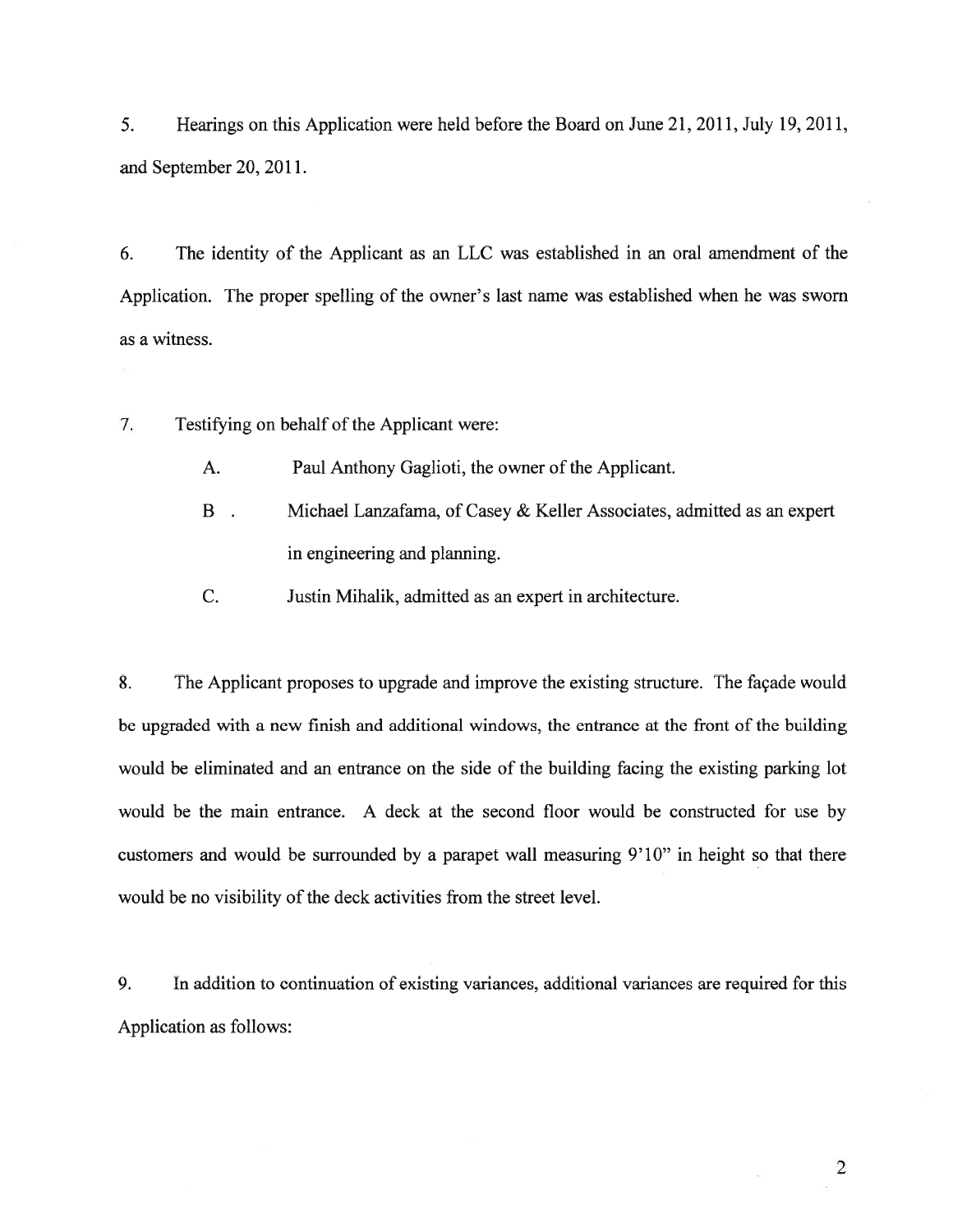A: Transparent glass for 33% of the façade is proposed, whereas 60% is required pursuant to Township Code  $\S170-92.F(1)(c)$ ; resulting in a variance request for the deficiency.

B: The Site requires 49 parking spaces for the proposed use pursuan<sup>t</sup> to Township Code §170-94.E.(1), and 27 are proposed; resulting in <sup>a</sup> variance requirement of 22 parking spaces.

C: Awnings are proposed over <sup>a</sup> potential sign band, thereby requiring <sup>a</sup> variance from the prohibition in Township Code  $\S 17-92.F.(2)(b)$ .

10. Mr. Gaglioti currently operates <sup>a</sup> similar business in Livingston primarily for women, and utilizes valet parking there. The Applicant proposes to also utilize valet parking at the new site so that vehicles can be stacked, thus increasing the number of cars that can be parked on site. Valet parking would operate on Thursdays, Fridays, and Saturdays; which are the busiest days of operation. Off-site parking for 5 vehicles would be provided on all business days.

11. The Applicant business would provide services for men, including hair cutting, hair coloring, manicure, pedicure, and waxing services; as well as massage. <sup>A</sup> former salon operated on the Site had an internal layout similar to that proposed by the Applicant, and had <sup>a</sup> total of 20 salon work stations. The Applicant would have 14 stations. There would be not less than 14 to 15 employees in the building. Customers would be seen only by appointment, and no walk-in trade would be sought. The second floor of the operation would contain <sup>a</sup> locker room, showers, 3 massage rooms, and the outside walled-in patio that would be used primarily by massage customers who are waiting for treatment or relaxing after massage.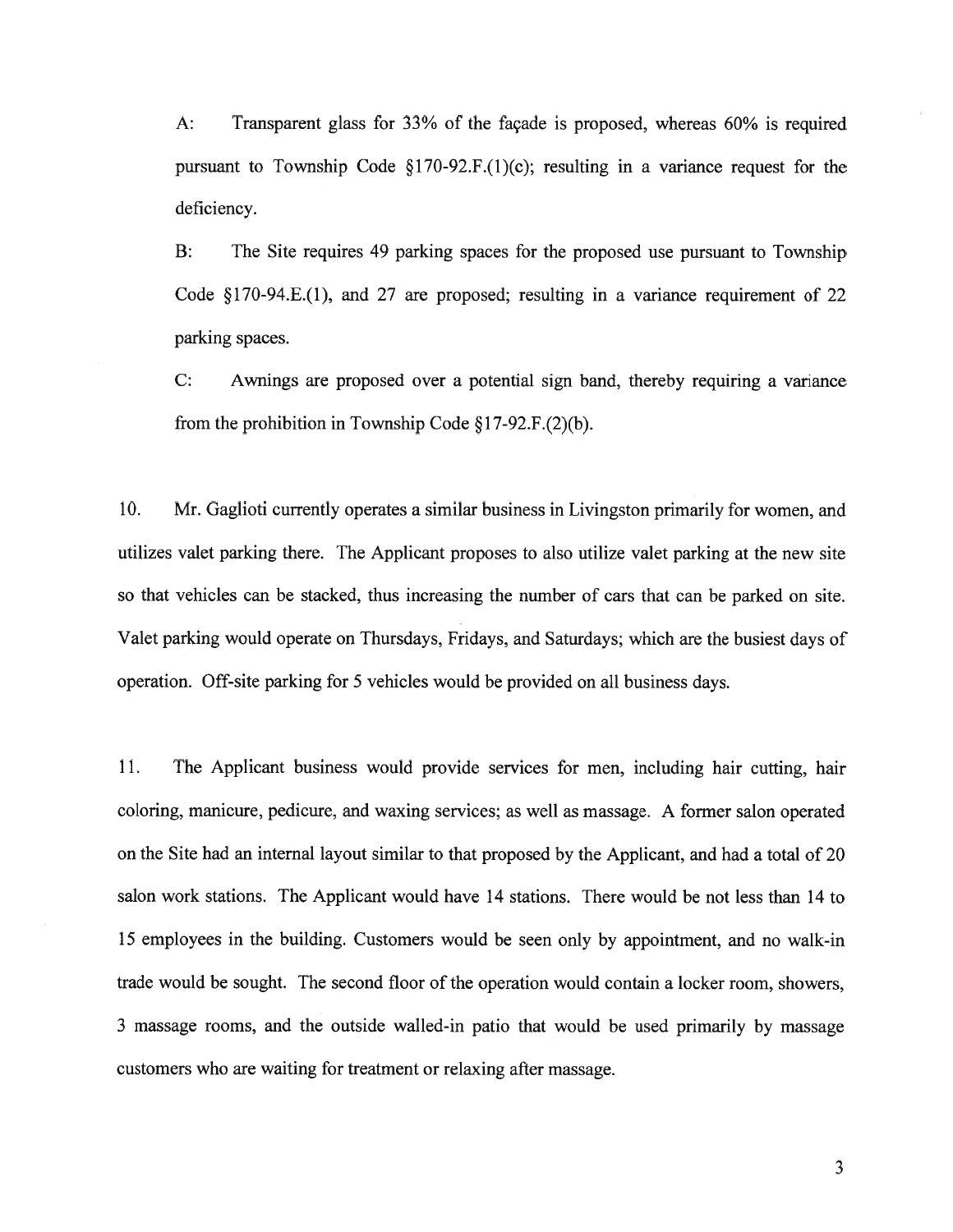12. The building changes would include adding <sup>a</sup> small new rear addition of approximately 57 square feet that would contain toilet and shower facilities, and construction of the roof patio deck and space for mechanical equipment at the front of the second story of the building. The overall height of the building would be reduced from 31.5 feet to 28 feet; which complies with the Township Code. A stucco façade finish would be utilized with <sup>a</sup> base area consisting of <sup>a</sup> heavier stucco that resembles the look of stone. Decorative features to create the appearance of windows would also be added. Awnings would provide shade over windows. The existing building has 15% of its façade as transparent glass. That would be increased to 33%. The existing basement, which was previously used for office and storage spaces, would be continued but with <sup>a</sup> small employee lounge added. The main entrance would be on the easterly side of the building, facing the parking area. Two other entrances would be provided but would not be utilized by customers. The Applicant is also adding two handicapped toilets, one of which would be accessible by wheelchair. An existing enclosed rear porch is one-story and would have <sup>a</sup> second story added within the footprint of the existing porch. A total of 57 square feet would be added to the structure by this addition. That is the area that would be utilized for lockers and showers. Awnings and other decorative features would enhance the look of the building. Flat solar panels would be installed on the roof over the second floor and would be hidden from view by the parape<sup>t</sup> wall around the second-floor patio. The solar panels would provide supplemental electrical service or would heat water.

13 A refuse area in the southwest corner of the parking area would be screened. The parking would be increased by <sup>2</sup> spaces, from the current parking on-site, to <sup>a</sup> total of 27 spaces. Two spaces would be designated for handicapped parking, since there are periods of time when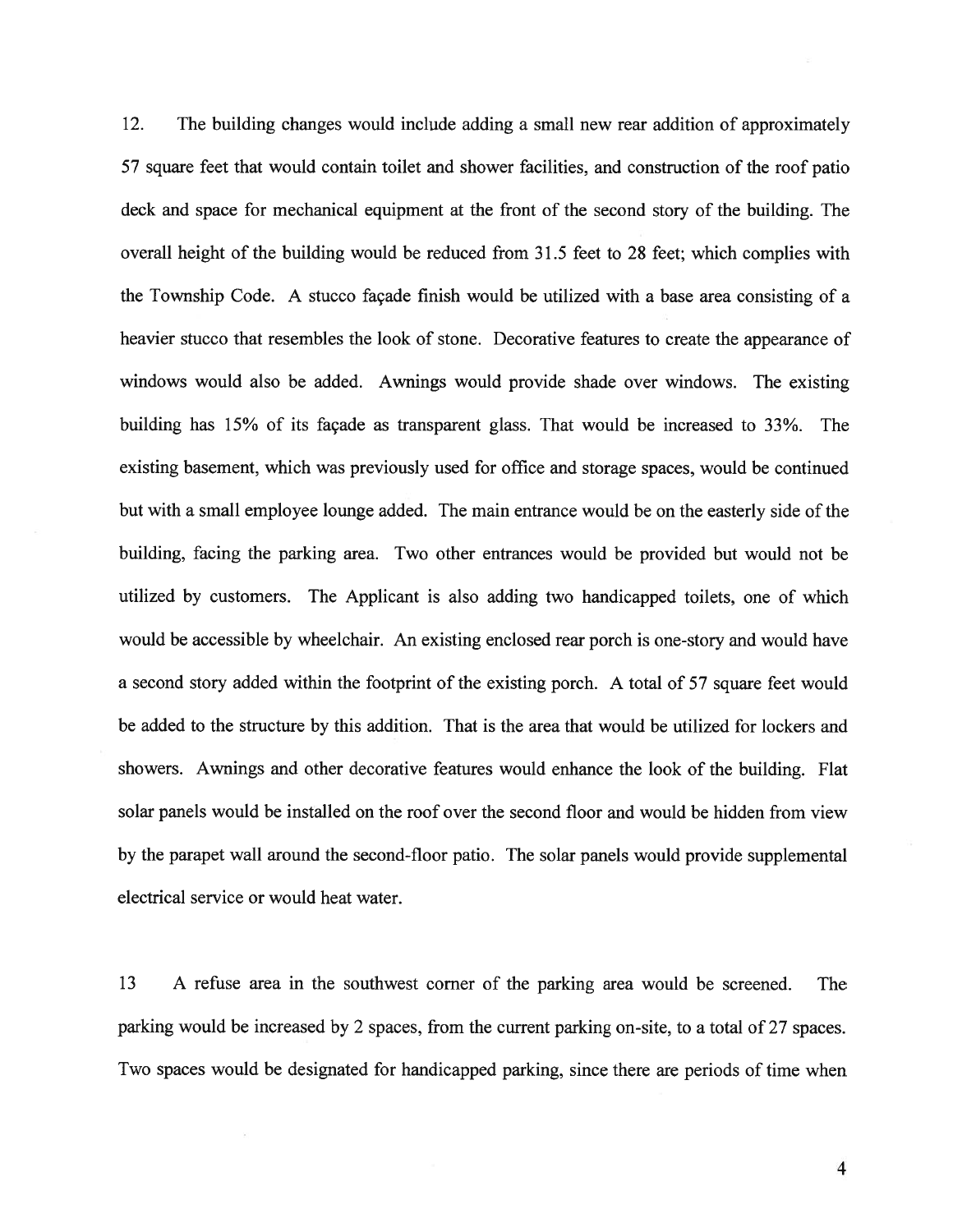customers would self-park. In addition to the valet parking that would allow stacking, the Applicant has the agreemen<sup>t</sup> of <sup>a</sup> nearby property owner, at 514 South Livingston Avenue, to provide 5 off-site parking spaces. There is an existing side yard setback violation of 9.6 feet that would be continued without change.

14. The Applicant stipulated that the roof patio would not be used for gatherings or parties, but only for clients receiving massage treatment, and that no music would be played there.

15. The Applicant would remove several existing trees and would be required to provide 7 replacement trees. The Applicant would plant 6 replacement trees on-site, and would make <sup>a</sup> contribution to the Open Space Trust Fund in the agreed amount of \$250.00 in lieu of the  $7<sup>th</sup>$ required tree.

16. The Applicant also agreed that the written agreemen<sup>t</sup> for off-site parking must be reviewed and approved by the Board Attorney before signing and then be recorded.

17. The Objector Jo Ann Schnitzer did not personally appear or offer testimony or evidence, but was represented by attorney Jarrid H. Kantor, Esq. during the entire hearing.

# FINDINGS OF FACT

The Board finds that:

1. The parking deficiency for the proposed use would be reduced by the provision of two additional spaces on-site in addition to the 25 presently provided, plus adding 5 spaces off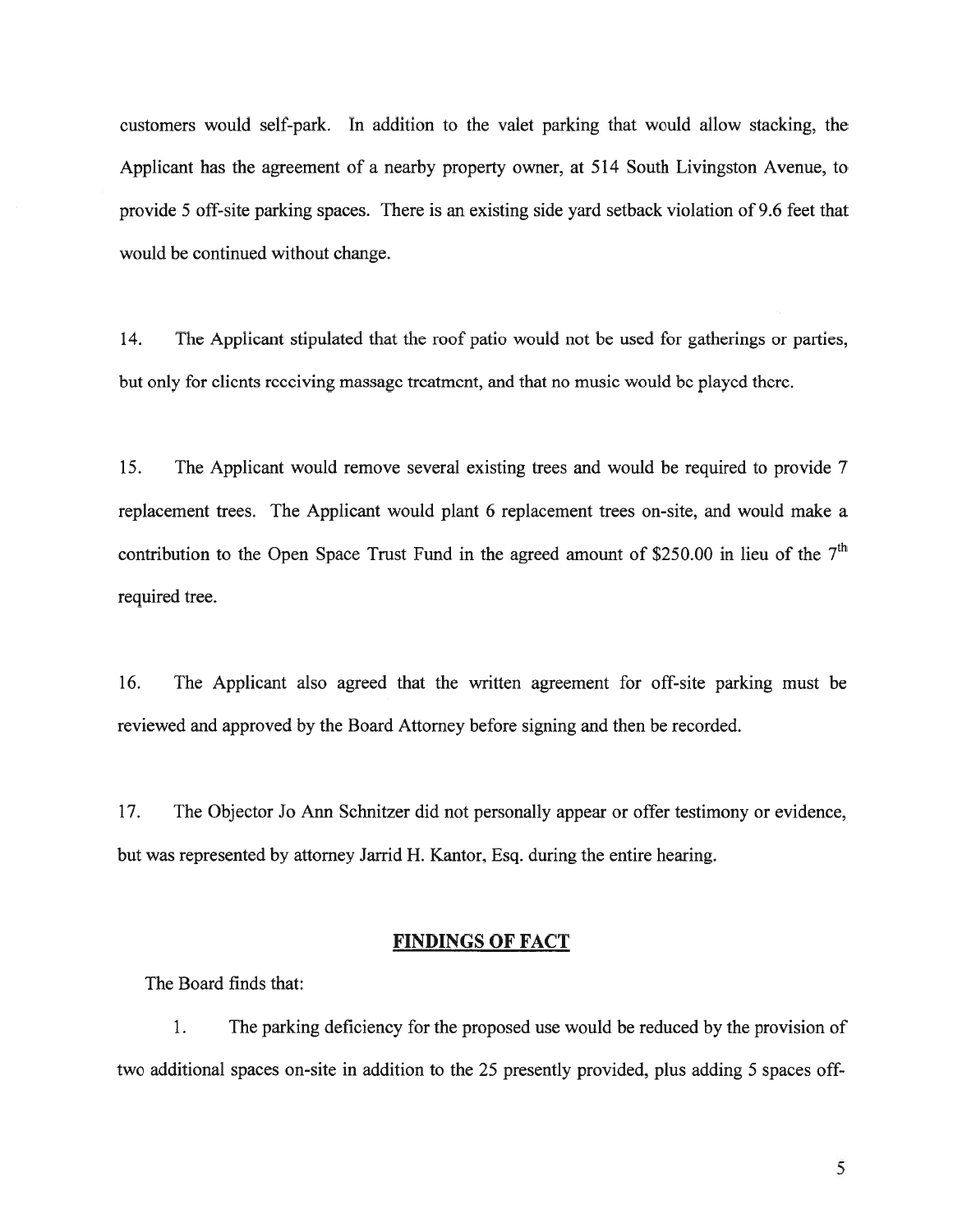site as permitted by Township Code § 170-94.A(2); but, that a deficiency of 22 parking spaces from the required 49 spaces would remain.

2. The provision of valet parking during peak hours on Thursdays, Fridays and Saturdays with stacking of valet-parked cars on-site would significantly ameliorate that deficiency by increasing the total number of cars that can be parked to <sup>43</sup> when the off-site spaces are included. This amelioration of the deficiency justifies the grant of <sup>a</sup> 22-space variance, as conditioned in this Resolution, from the required <sup>49</sup> spaces

3. The present transparent glass on the ground floor is 15% of the facades and would be increased to 33%. Although still less than the 60% required by Code, it would add to the significant improvements in the appearance of the building being proposed by the Applicant without any detriment. A variance is justified.

4. The three awnings proposed to be located on the second floor façade, above what could be <sup>a</sup> first floor sign band, are prohibited by the Township Code at that location but would be an architectural enhancement to the appearance of the building while not having any negative effect so long as no signs are added. <sup>A</sup> conditional variance from the prohibition is justified.

5. The height of the building would be reduced from a non-conforming 31.5 feet to a conforming <sup>28</sup> feet. That change constitutes <sup>a</sup> benefit to the public.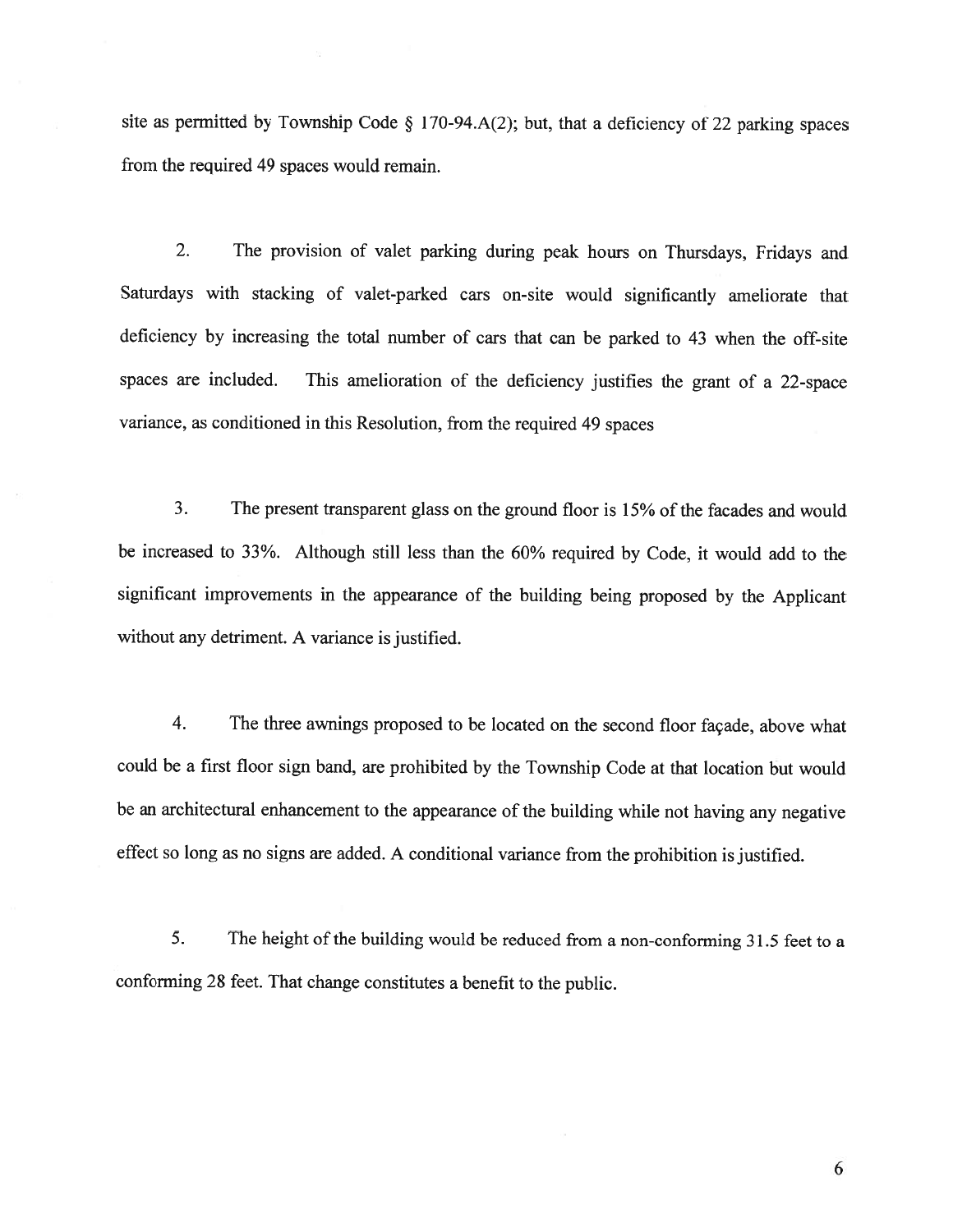6. The Board finds that the variances requested can be granted under the c.(2) provisions of N.J.S.A.40:55D-70 for the reasons stated in the preceding findings, and that there will be no detriment to the zone plan or zoning ordinance and no substantial detriment to the public good.

7. The building has <sup>a</sup> door facing the street that would be eliminated. In the previous occupancy that door was not the principal entrance. Applicant would continue the primary orientation of both the building and the main entrance toward the parking lot. The main entrance would, however, be accessible from the street. The orientation of the building and location of the main entrance constitute deviations from design standards in the Code. The existing conditions would make literal enforcement of the design requirements for the primary orientation of the building, the façade and entrance an undue hardship by depriving the Applicant of the reasonable use of its land and the preservation and enjoyment of substantial property rights. Grant of <sup>a</sup> deviation from those three requirements would create no detriment to public health, safety or welfare and would not presen<sup>t</sup> any injury to property in the area.

8. The Applicant has agreed to plant 6 replacement trees on-site and to make <sup>a</sup> contribution of \$250.00 to the Open Space Trust Fund in lieu of <sup>a</sup> seventh tree.

#### **CONCLUSIONS**

The Board hereby approves the Application for Preliminary and Final Site Plan approval with the variances, deviations and conditions set forth below.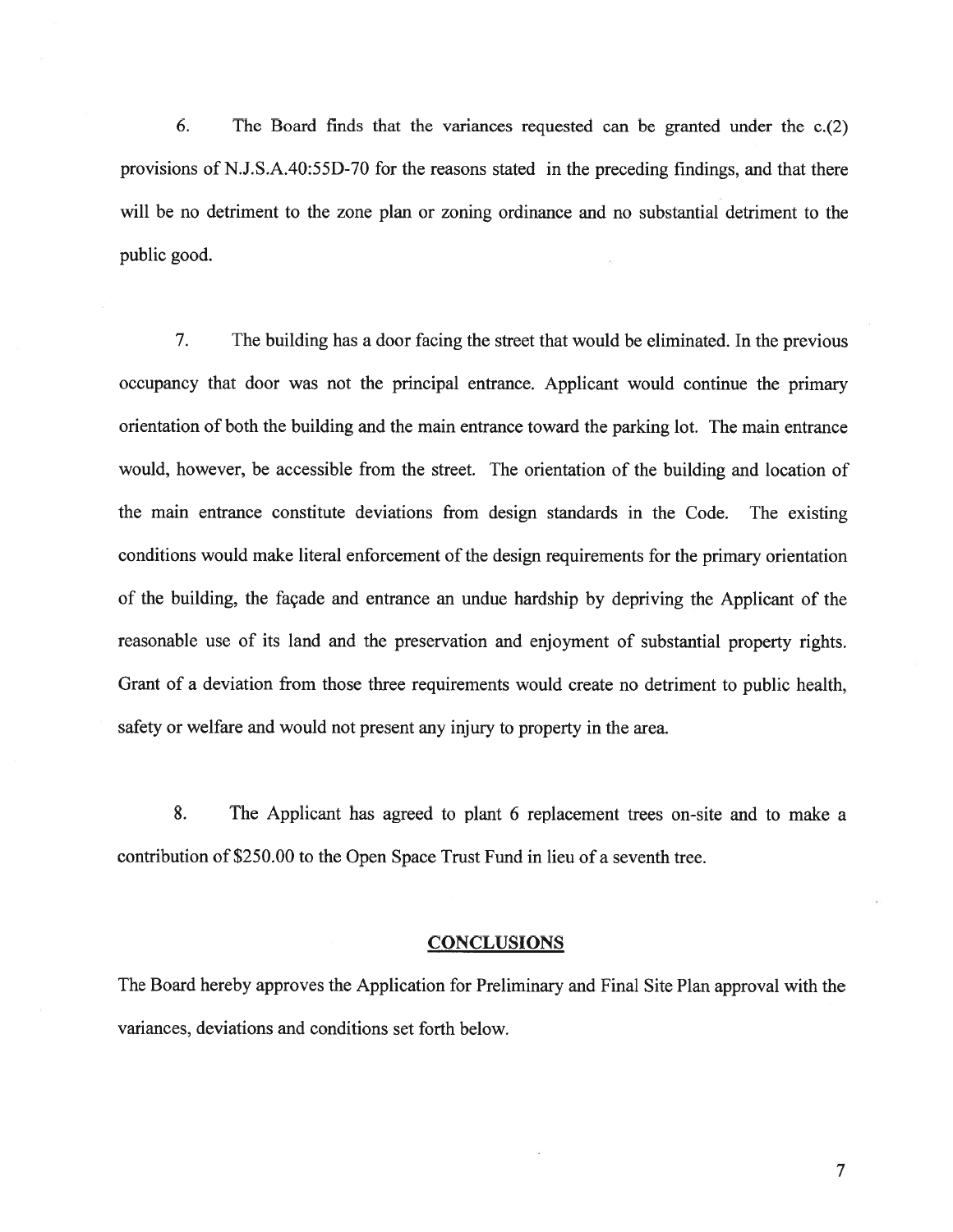- A. Variances and Deviations
	- (1). The Board grants <sup>a</sup> variance of 22 parking spaces from the 49-space requirement of Township Code §170-94.E.(1); but conditioned on execution, recording and continuing effectiveness of an agreemen<sup>t</sup> for 5 off-site parking spaces.
	- (2). The Board grants a variance to permit only 33% of the aggregate horizontal length of the first floor facades facing the street and on the primary side of the building when 60% is required by Township Code  $§170-92.F.(1)(c).$
	- (3). The Board grants a variance from Township Code  $\S170-92.F.(2)(b)$  so as to permit 3 awnings to be mounted above the potential wall sign band on the façade facing the parking lot. This variance is conditioned upon no signage being added on that façade on or above the potential sign band without permission of the Planning Board.
	- (4). The Board grants <sup>a</sup> variance from the 10-foot side yard setback requirement in Township Code  $\S170-107$ .C(3) so as to permit continuance of the existing 0.4-foot side yard setback from the common zone line with the adjacent R-4 residence district.
	- (5). The Board grants <sup>a</sup> deviation from the design standard in Township Code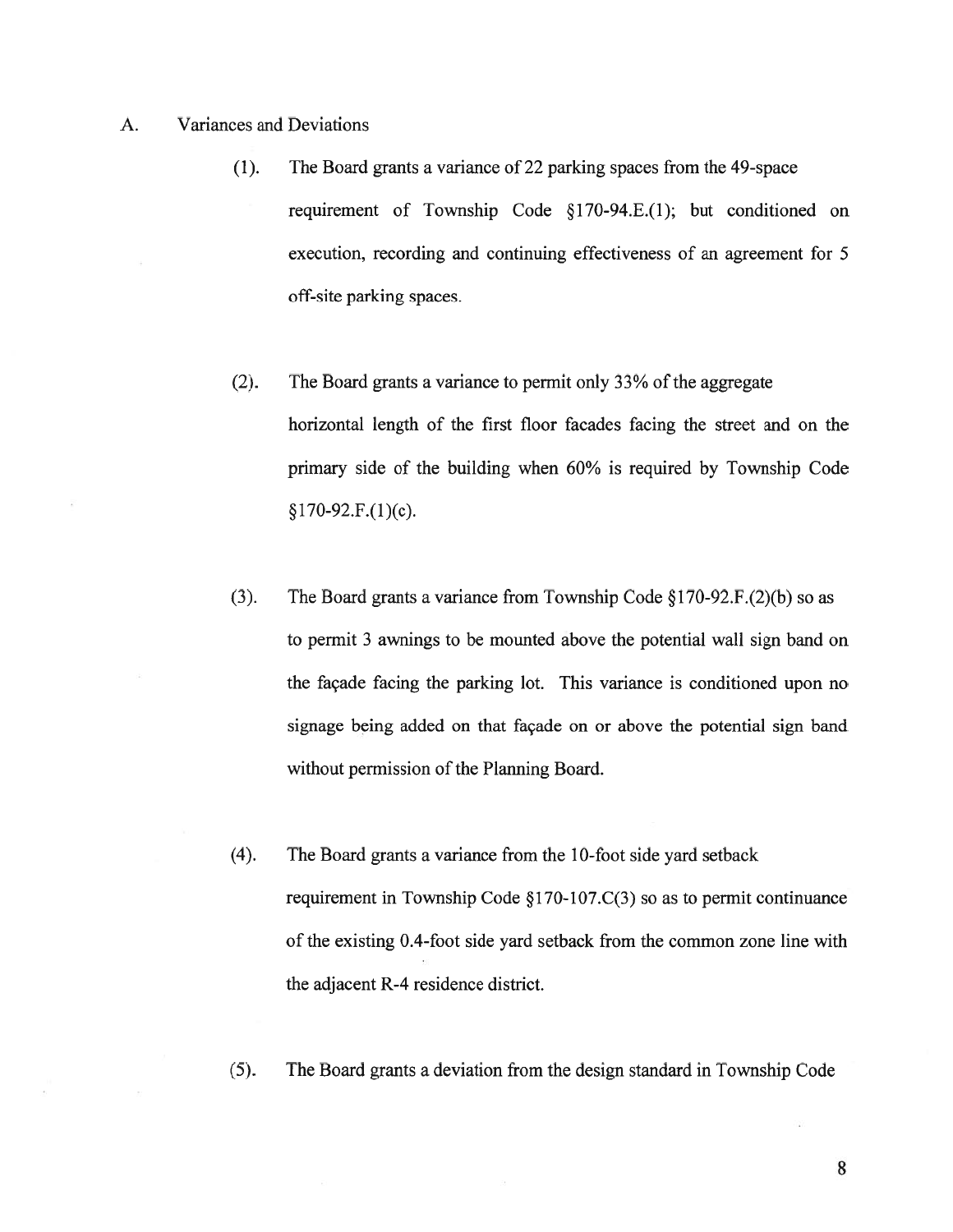§170-73.B.(14) so that the building shall have, as demonstrated on the site plans prepared by Casey & Keller and dated May 3, 2011 with <sup>a</sup> final revision date of June 8, 2011, its primary orientation, façade and entrance toward the parking area rather than toward the street right-of-way.

2. The Applicant shall contribute the agree<sup>d</sup> sum of \$250.00 to the Open Space Trust Fund in lieu of planting a  $7<sup>th</sup>$  replacement tree on the Site.

3. The Parking Agreement between the Applicant and the owner of the property at <sup>514</sup> South Livingston Avenue for the use of <sup>5</sup> parking spaces every day shall be in such terms and conditions, including signage, as shall have been approve<sup>d</sup> by the Board Attorney before signing and shall be filed and recorded within 60 days of the date of memorialization of this decision of the Board. The Applicant shall submit one certified copy of the recorded Agreement to the Board Secretary and another to the Zoning Officer. Upon expiration of any extension or renewal of such Agreement copies of any further extension or renewal shall be promptly provided to both such officials. Should the off-site parking become unavailable due to early termination of such Agreement or due to failure to extend or renew any term of the Agreement, the parking variance granted by this Resolution shall terminate immediately. The Applicant shall notify the Board Secretary and the Zoning Officer of such unavailability without delay.

4. The Applicant shall comply with all requirements of the Township Engineer's review memorandum dated May 12, 2011 as revised June 22, 2011.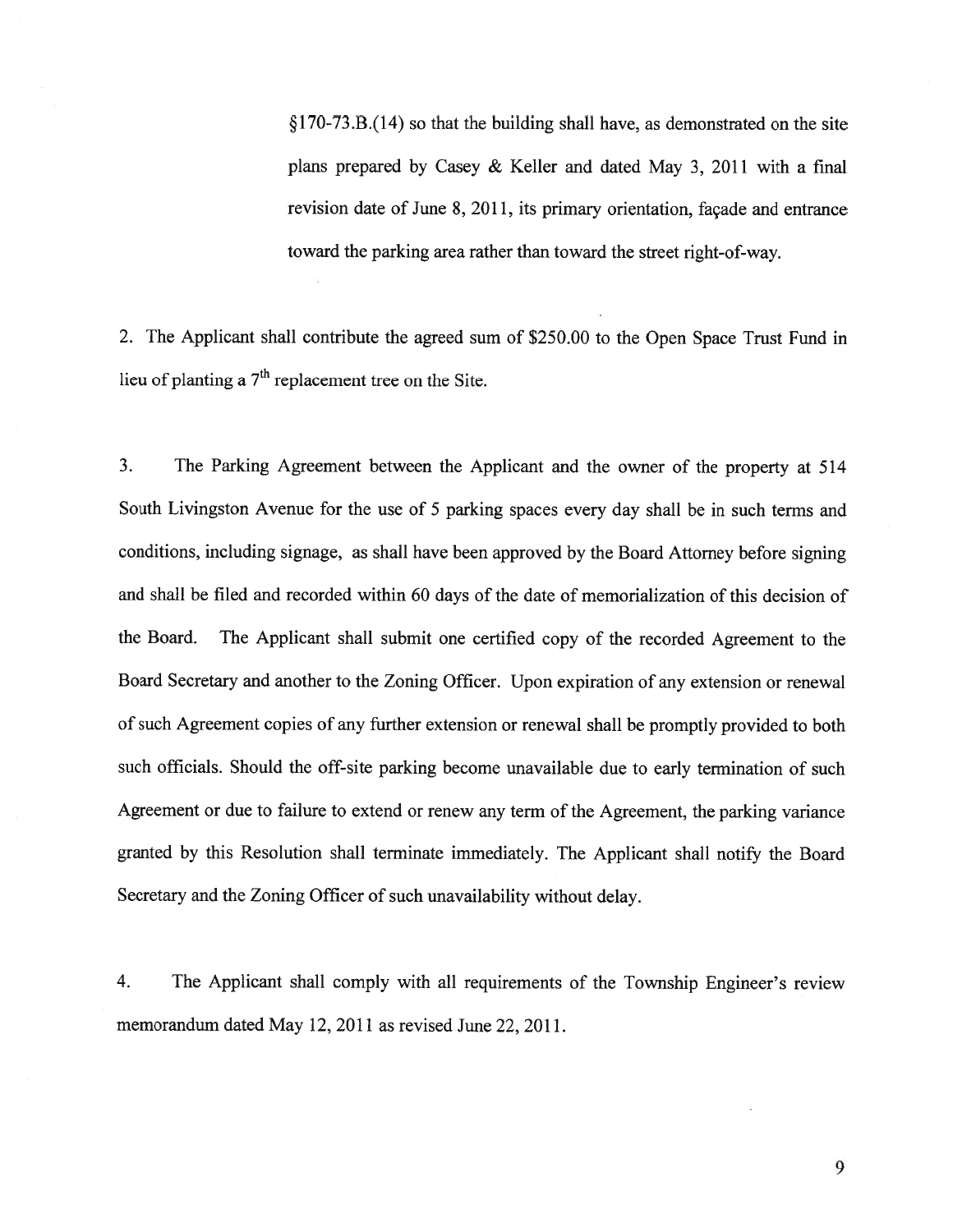5. The roof patio deck shall not be used for parties or gatherings; but only by clients prior to or after receiving <sup>a</sup> massage. No music shall be played on that patio.

6. The following of the Board's Model Conditions of Approval attached hereto are incorporated herein: Numbers 1, 3, 4, 6, 8 through 14 and 18.

# 7. Conditions Precedent.

- A. The filing and recording of the Agreement for shared parking after it has been approved by the Board Attorney, and the submitting of one copy of the recorded Agreement to the Board Secretary and another to the Zoning Officer are conditions precedent to the parking variance becoming effective.
- B. Conditions precedent to granting of any permits are Condition 4 above and Model Conditions 6, 8 and 11.
- C. Conditions precedent to issuance of any certificate of occupancy are Model Conditions 4, 12.b & c, 14.b and 18.
- 8. Continuing Conditions. Condition 5 above and Model Conditions 9 and 14.a.

NOW THERFORE, for the reasons set forth herein and as stated on the record by Members of the Planning Board of the Township of Livingston, it is resolved that the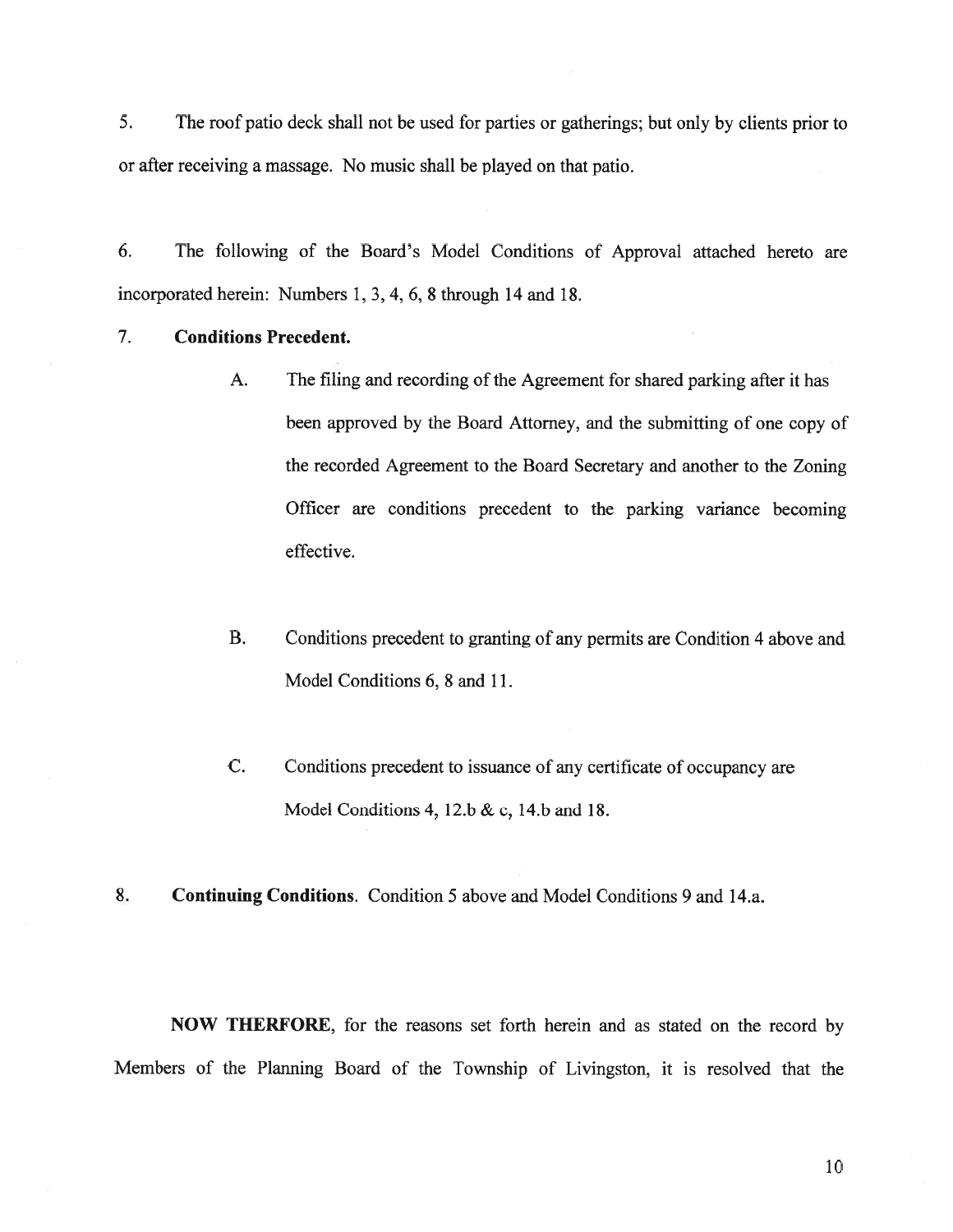Application for Preliminary and Final Site Plan approval, with variances and design waivers as set forth herein, be and are hereby granted and approved subject to the terms and conditions of this Resolution.

This Resolution is <sup>a</sup> memorialization of the decision of the Livingston Planning Board made on September 20, 2011 wherein Members Dinar, Kalishman, Kimmel, Klein, Leopold, Rieber, Venza, Alternate No. 1 Ratner (in place and stead of Member Meade) and Alternate No. 2 Anthony (in place and stead of Member O'Neill) voted in accordance with the action memorialized herein; they being all of the Members then both present and eligible to vote.

Peter M. Klein, Chairman

I hereby certify this to be <sup>a</sup> true and accurate copy of the Resolution adopted by the Planning Board of the Township of Livingston on October 18, 2011 memorializing the decision of the Planning Board made on September 20, 2011.

ackie Coombs-Hollis, Secretary

#### PLANNING BOARD, TOWNSHIP OF LIVINGSTON

Model Conditions of Approval (As Amended through March 15, 2011)

Every application turns on its own facts and is judged on its own merits. Listed below are models of conditions which may be considered "standard". A standard can be tailored to specific circumstances, and may not always apply. Other or additional conditions may be tailored for any application.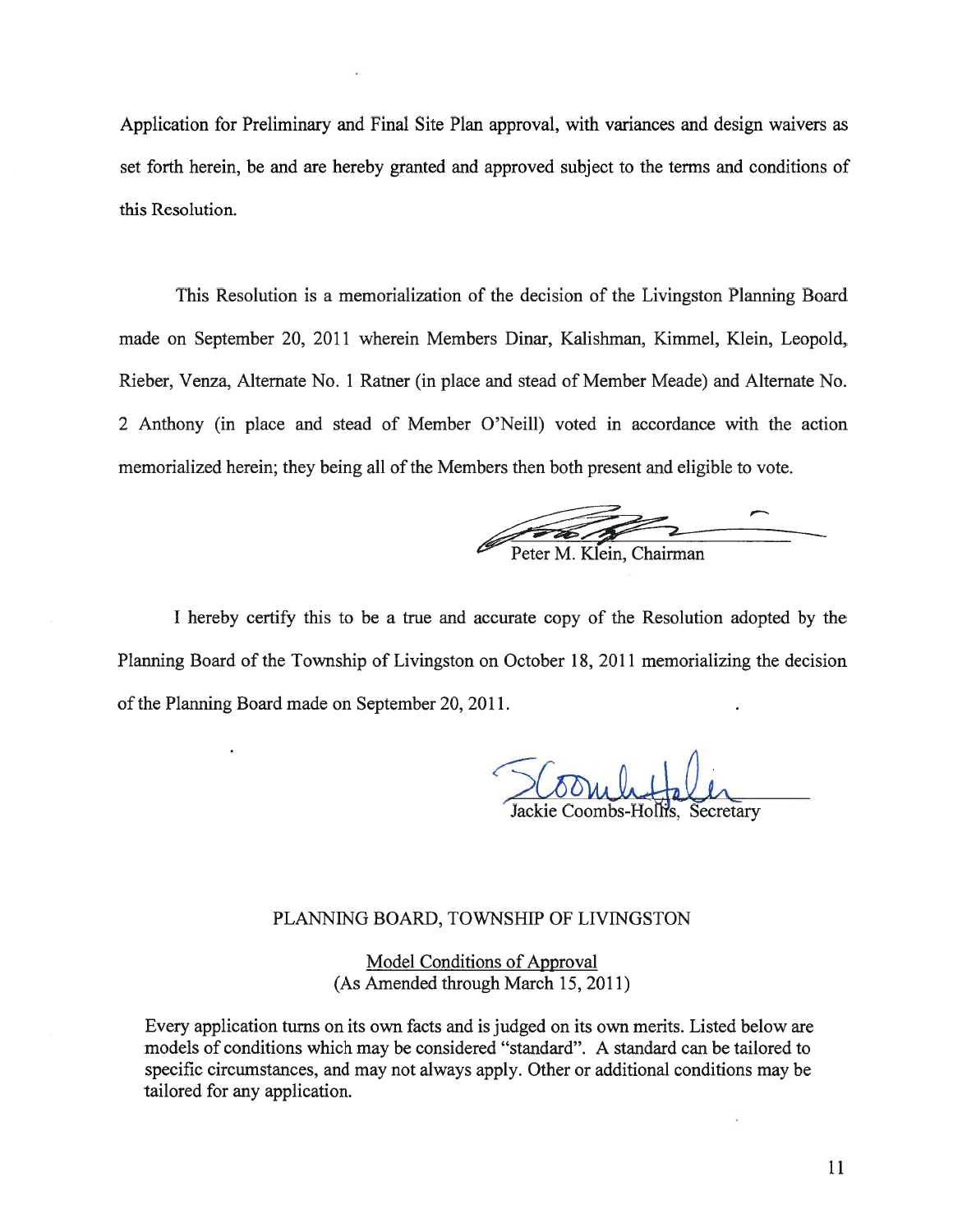# 1. Architecture

- a. Rooftop ancillary structures and equipment shall be screened by material compatible with the exterior finish of the building and matching the exterior color of the building as closely as possible.
- b. Enclosures of trash bins, recycling bins or dumpsters shall be of the same type of materials and the same color as the exterior finish of the building.

# 2. Blasting

In the event that blasting be necessary on the Site, the following conditions shall apply in addition to all requirements of federal law or regulations:

- a. All blasting operations shall be performed in strict compliance with N.J.S.A.  $21:1A-128$  et seq. and N.J.A.C. 12:190-1.1 et seq., or superseding requirements.
- b. <sup>A</sup> pre-blast inspection of all structures on all properties adjacent to the Site or within 200 feet of the blasting (whichever is the greater distance) shall be conducted at Applicant's expense.
- c. Blasting shall occur only between 10:00 a.m. and 3:00 p.m. on Monday through Friday. Blasting during other hours may be permitted, temporarily, by the Township Engineer upon his finding that <sup>a</sup> condition constituting an emergency exists and necessitates such permission.
- d. Applicant shall coordinate all blasting with the Livingston Police and Fire Departments. If traffic control is required, it shall be provided at Applicant's expense.
- e. Applicant shall give the Township Engineer, the Chief of Police, the Fire Chief, and all owners of structures required to be inspected under "b" above, written notice of scheduled blasting operations to be received not less than 20 days, nor more than <sup>40</sup> days. prior to their commencement. If scheduled blasting operations are delayed or suspended they shall not be resumed until new notice has been <sup>g</sup>iven and received. All notices shall include the name and telephone number of Applicant's representative for purposes of receiving and responding to questions and comments.
- f. These conditions do not supersede any requirements of law or regulation that are more strict or restrictive.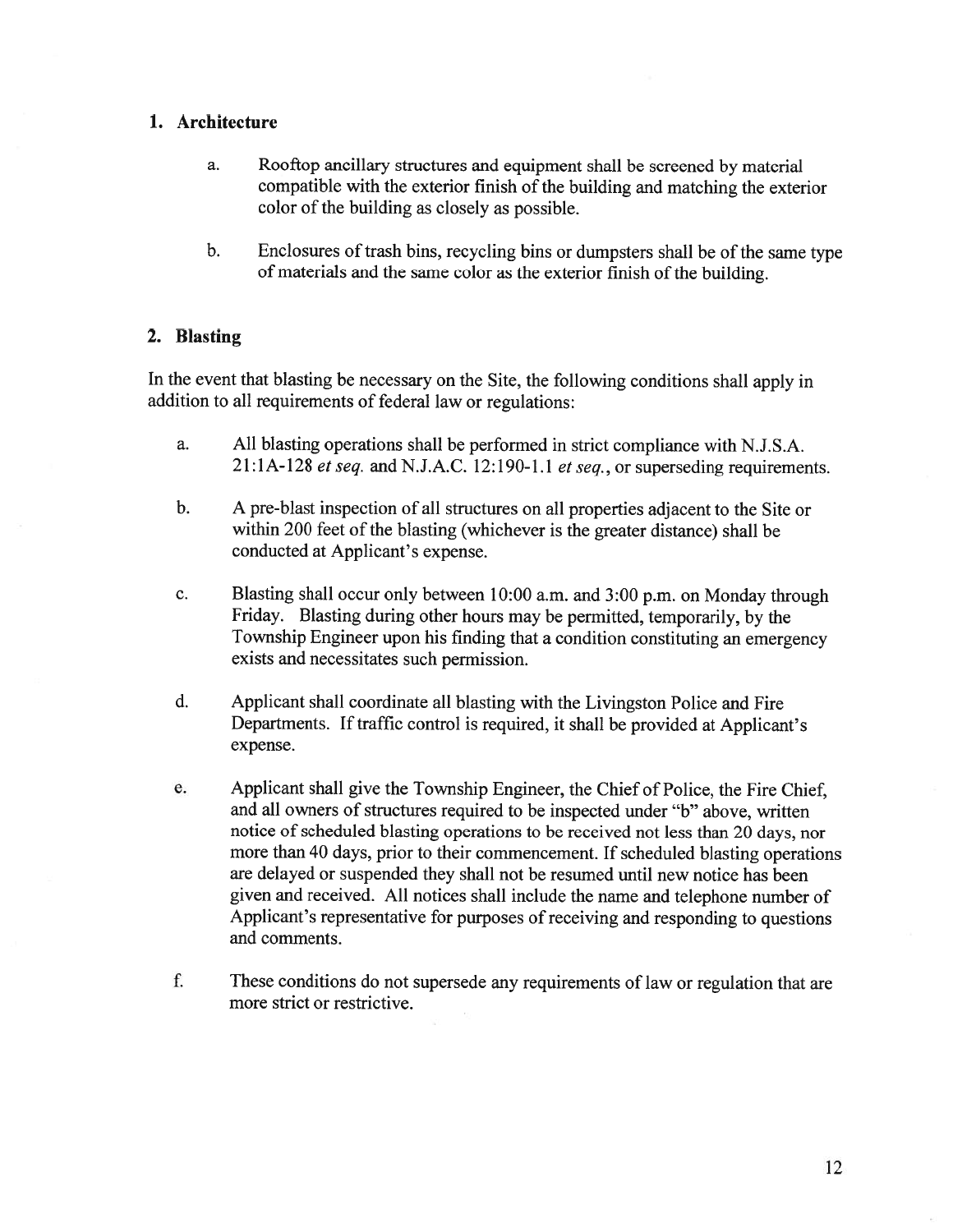# 3. Cleanliness

- a. At the close of each work day the Site shall be thoroughly cleaned and all trash and construction debris, including that within buildings under construction, shall be placed in covered dumpsters which shall be removed from the Site, and replaced, before they overflow.
- b. Not less often than weekly, and whenever else required by the Construction Official or the Township Engineer, the public streets adjacent to the Site, and within 500 feet of the Site, shall be manually or mechanically broom swep<sup>t</sup> to remove dirt, mud or debris originating from the Site.
- c. Dust suppression methods acceptable to the Construction Official and the Township Engineer shall be utilized on the Site.

## 4. Deeds & Easements

All deeds, easements, dedications or restrictions required by this approva<sup>l</sup> shall be subject to review and approva<sup>l</sup> by the Board Attorney prior to signing and filing for recordation.

## 5. Detention Basins

- a. Stormwater managemen<sup>t</sup> basins shall be established on lots created for that purpose only. No structures that are not an approved part of the stormwater managemen<sup>t</sup> system shall be erected on any such lot.
- b. If the approval of the Application calls for title to such a lot to be transferred to the Township; at such time as the Township accepts any new streets or roads on the Site, title to the lot shall be conveyed to the Township provided that the Township Engineer is then satisfied that the basin has been constructed in full compliance with all applicable requirements. The deed conveying such title shall be subject to prior approval by both the Board Attorney and the Township Attorney.
- c. A maintenance plan (as well as any future revisions) meeting the requirements of the Residential Site Improvement Standards or the Township's Stormwater Control Ordinance, or both, as applicable, shall be prepared by Applicant in terms receiving the approval of the Township Engineer. Unless maintenance is assumed by the Township or <sup>a</sup> public agency as its direct responsibility, the maintenance <sup>p</sup>lan and any future revisions shall be recorded upon the deed of record for the property in terms approved in advance by both the Board Attorney and the Township Attorney.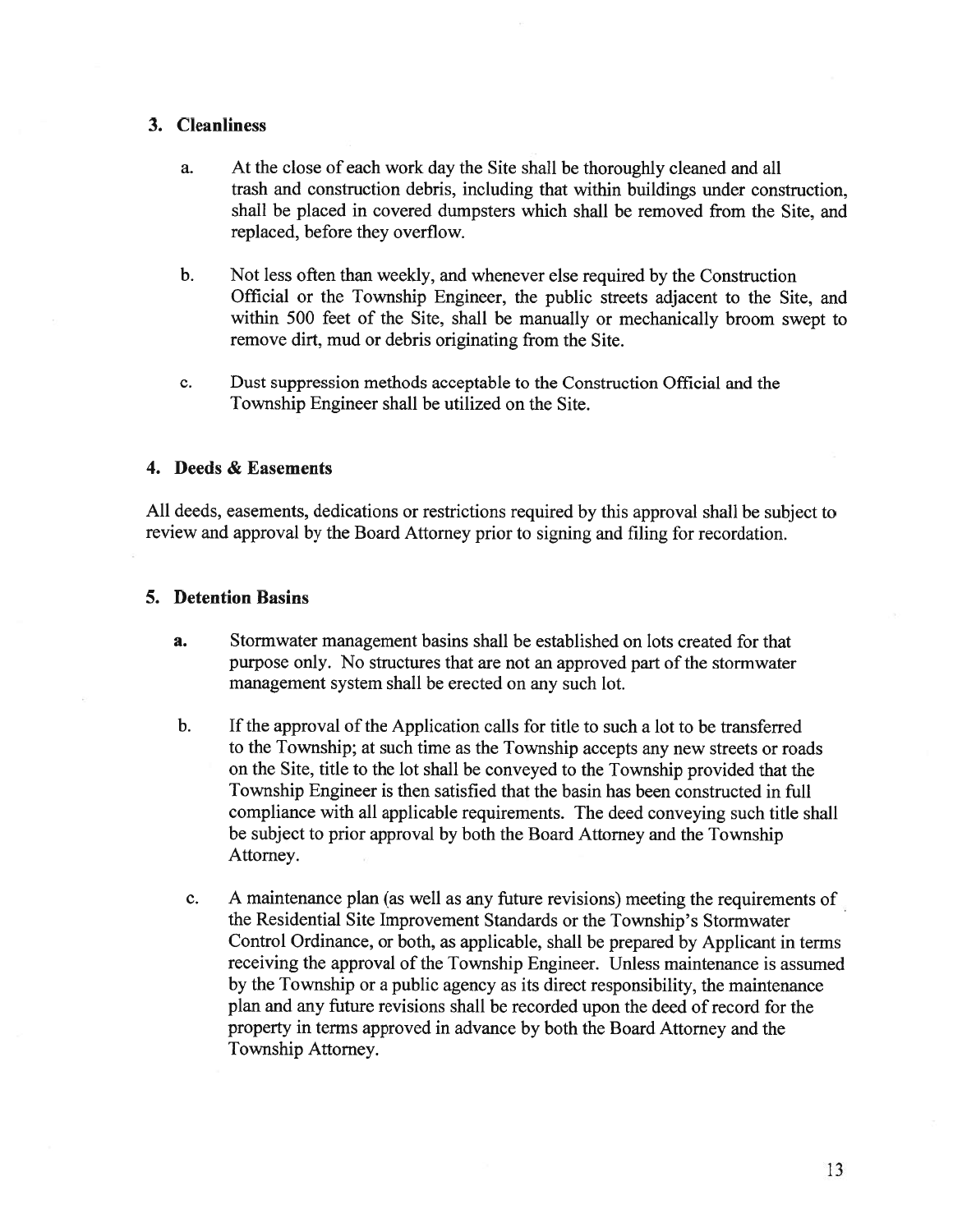# 6. Final Plans

Prior to the issuance of any Township permit for demolition of any structure, preparation of the Site, or construction of any improvement:

- a. The full text of all of the conditions of this approval, and all plan changes agreed to in the course of the hearing, shall be set out on final plans submitted to the Construction Official, the Township Engineer and the Board Secretary; and
- b. Such final plans shall have been reviewed by the Board Secretary or the Board's Planning Consultant for determination of whether the plans conform to the Board's approvals and shall then have been signed by the Board Chairman, the Board Secretary and the Township Engineer.

## 7. Flood Hazards

- a. Insert on the final site plan and/or subdivision map <sup>a</sup> metes and bounds description of all flood hazard areas located on the Site.
- b. Insert in all deeds for individual lots that contain or are adjacent to flood hazard areas, and on the preliminary and final subdivision maps or plats, the following covenant: "The lands designated herein contain flood hazard areas. There shall be no disturbance of any kind as to any flood hazard area unless permitted by N.J.D.E.P. pursuan<sup>t</sup> to the Flood Hazard Control Act, N.J.S.A. 58:16A-50 et. seq. or superseding requirements."

## 8. Guarantees

- a. The approval of this Application is subject to the posting of any and all required performance guarantees, soil erosion and sediment control approvals, and any other requirements of Township ordinances prior to the commencement of site preparation or construction.
- b. This approval is also conditioned upon the Applicant providing, prior to issuance of the first certificate of occupancy, <sup>a</sup> performance guarantee for any aspects of the approved landscaping or fencing that has not been completed by the time of issuance of such certificate.

# 9. Landscaping & Environmental Protection

a. All deciduous trees planted shall have <sup>a</sup> caliper of not less than 2.5 inches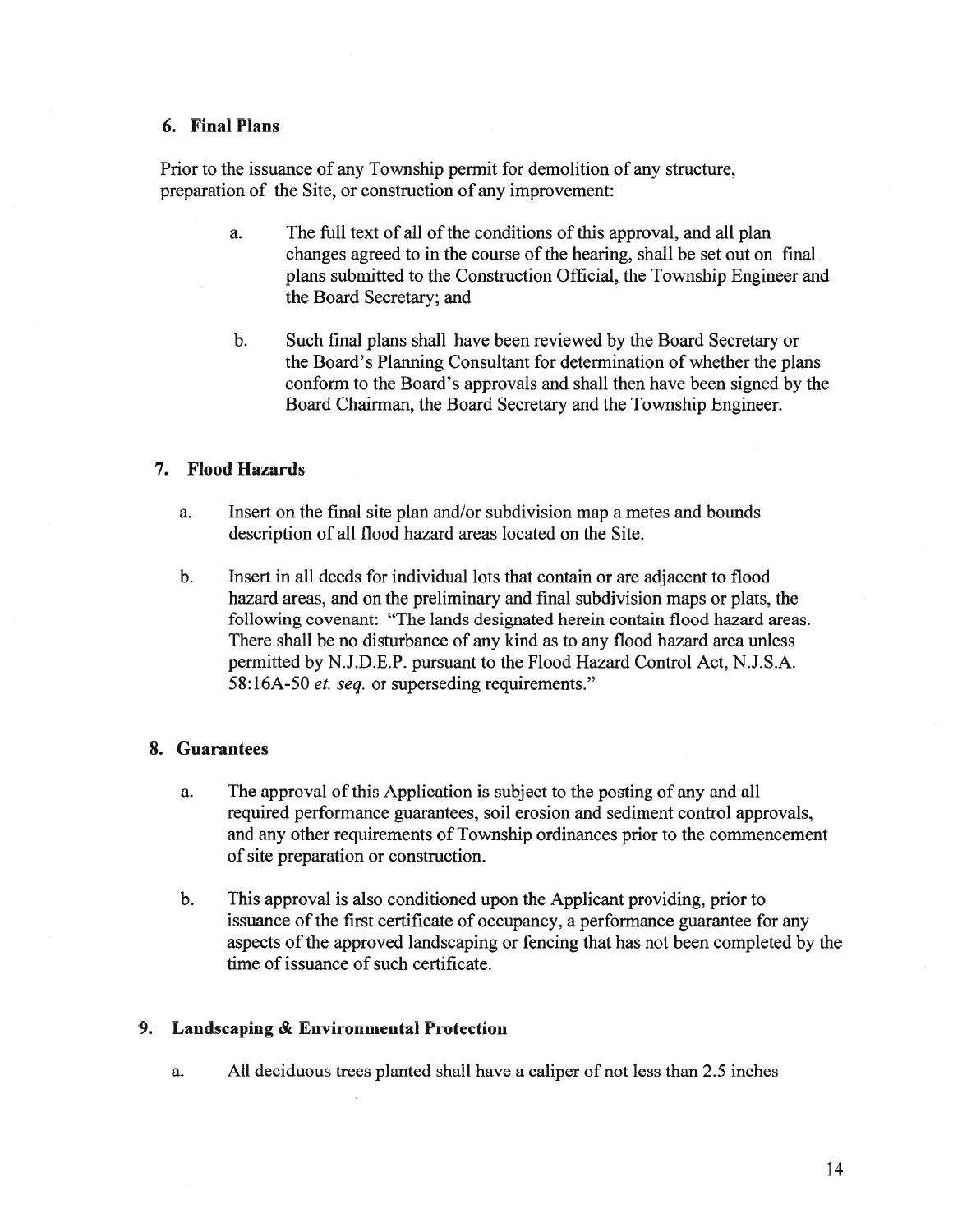measured at <sup>a</sup> height of 4.0 feet above the root ball. All evergreen trees planted shall have <sup>a</sup> height of 6.0 to 8.0 feet.

- b. Street shade trees shall be planted in front yards and outside the right-ofway and shall not be included in the calculation of replacement trees required by the Trees Ordinance.
- c. Any tree or other planting installed in accordance with the plans which dies shall be replaced, within the current or next planting season, in kind and at the same size as it had reached at the time of death; excep<sup>t</sup> that if it died more than three years after planting its replacement need not be larger than the size it had reached three years after planting. The same replacement requirements shall apply to <sup>a</sup> tree or other planting removed because of damage or disease.
- d. No tree existing on the Site at the time of filing of the application shall be removed excep<sup>t</sup> as identified for removal on an approved <sup>p</sup>lan. Every existing tree to be preserved shall be tagged and shall be shown on the Site Plan or Subdivision Plan. During site preparation and during construction, each such tree shall be protected by snow fencing or <sup>a</sup> more substantial means approved by the Construction Official. No soils, excavated materials, or any construction equipment or building materials, shall be stored or operated within <sup>a</sup> root protection zone that shall be the greater distance of (i) the crown drip line, or (ii) <sup>a</sup> distance equa<sup>l</sup> to caliper multiplied by one (1) foot, (but never less than eight (8) feet from the trunk of <sup>a</sup> tree to be preserved), or anywhere else where such soil or materials can adversely affect the health of trees to be preserved. All work done within the root protection zone shall be accomplished with hand tools.
- e. The grade of land located within the root protection zone shall not be raised or lowered more than three (3) inches unless compensated for by welling or retaining wall methods; but in no event shall welling or retaining walls be installed less than eight (8) feet from the trunk of <sup>a</sup> tree.
- f. During site preparation or construction, no fuel storage, and no refueling, maintenance, repair or washdown of construction equipment, shall occur within fifty (50) feet of any tree to be preserved.
- g. Any provision of the Trees Ordinance,  $\S$  170-53 et seq. of the Code of the Township of Livingston, that establishes <sup>a</sup> higher or more restrictive standard or requirement shall control.
- h. No mulch shall be placed, or allowed to accumulate, within six inches of the trunk of any tree or shrub planted on the Site in compliance with this resolution. Mulch shall not be applied, or allowed to accumulate, elsewhere within the drip line of the tree or shrub to <sup>a</sup> depth in excess of four inches.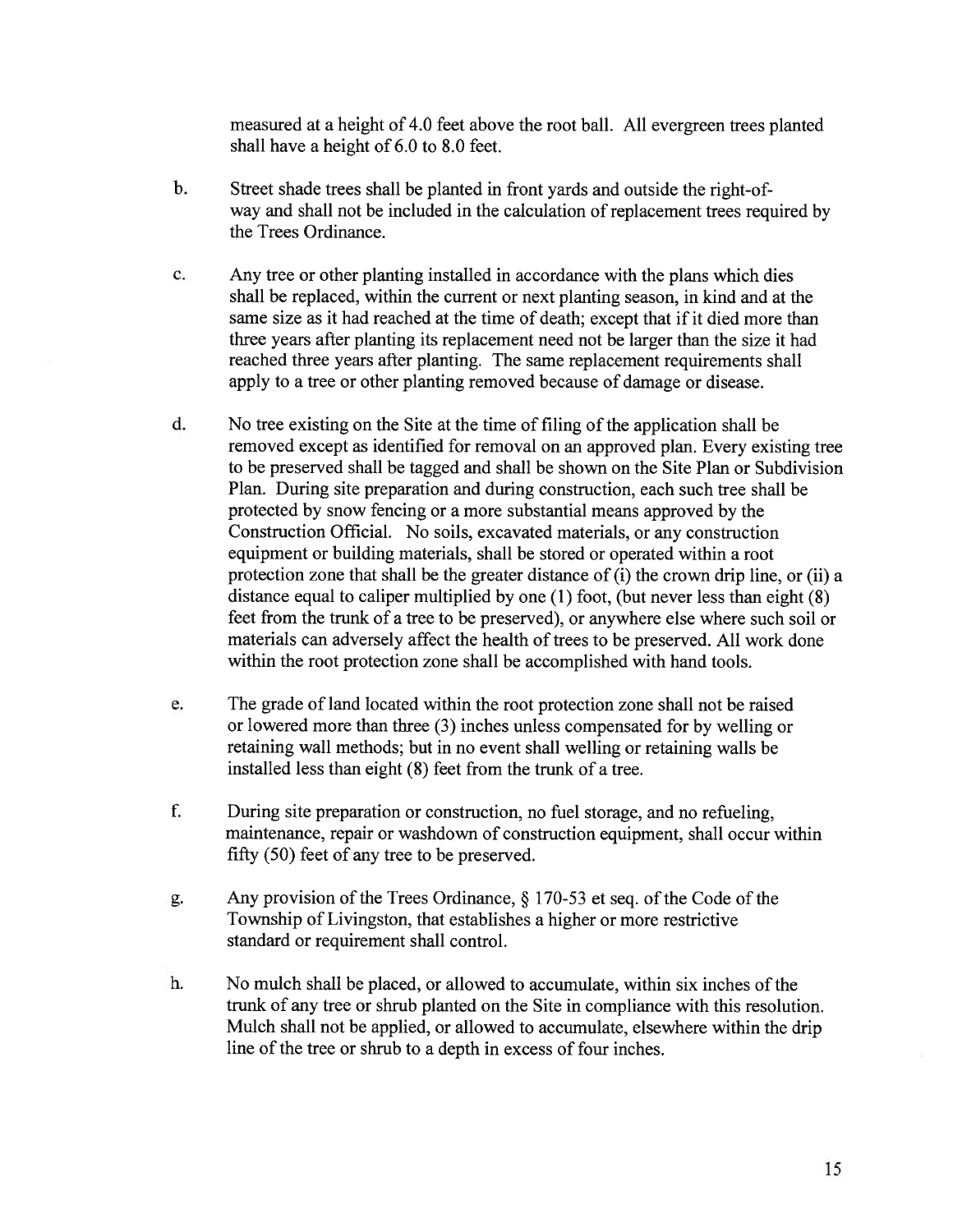# 10. Noise

- a. No site preparation, demolition or construction activity shall be performed on the Site on Sundays, or before 7:30 a.m. or after 5:00 p.m. on weekdays, or before 9:00 a.m. or after 5:00 p.m. on Saturdays or federal holidays.
- b. All vehicles and motorized machinery operated on the Site shall be equipped with properly operating mufflers.
- c. No site preparation, demolition or construction activity (other than authorized blasting) shall produce, at the property line, (i) continuous airborne sound at <sup>a</sup> sound level in excess of 65 dBA, or which has an octave band sound pressure level in decibels which exceeds the standards provided in 32 N.J.R. 2230 et. seq., or (ii) impulsive sound in air which has <sup>a</sup> peak sound pressure level in excess of 80 decibels, or (iii) impulsive sound in air which repeats more than four times in any hour and has <sup>a</sup> peak sound pressure level in excess of 50 decibels.
- d. Relief from these noise conditions may be permitted, temporarily, by the Township Engineer upon his finding that <sup>a</sup> circumstance constituting an emergency exists and necessitates such permission.

# 11. Other Governmental Approvals

- a. Applicant shall comply with all applicable Federal, State and local laws and regulations and obtain any other governmental approvals required for implementation of this application as approved. If any other governmental agency or authority grants <sup>a</sup> waiver of or variance from any law, rule or regulation, or imposes any condition or requirement, which affects this approval or any of the conditions contained herein, then this Board shall have the right to review such action as it relates to this Board's approval or conditions and to modify, amend or revoke its approval and/or conditions.
- b. No Township permit for demolition of any structure, preparation of the Site or construction of any improvement shall be issued until proo<sup>f</sup> of reques<sup>t</sup> for such approvals, and any action thereupon, shall have been presented to the Construction Official and the Board Secretary by the Applicant.

# 12. Paving and Sidewalks

- a. Applicant shall install the top course of street paving:
	- (1) For residential development not later than the earlier <sup>o</sup> three (3)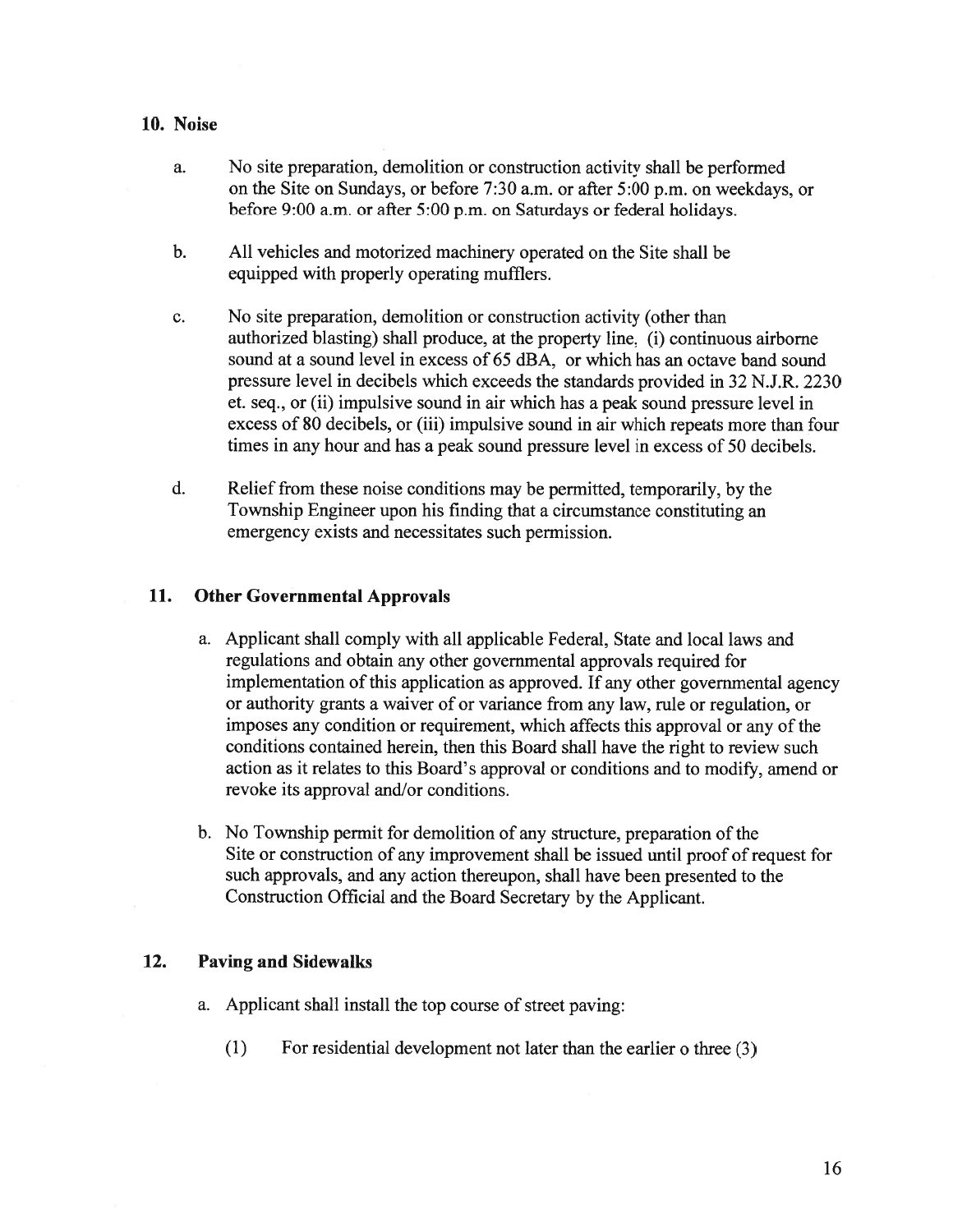years after the issuance of the first certificate of occupancy or three (3) months after fifty percent  $(50\%)$  of residential units have received certificates of occupancy.

- (2) For non-residential or mixed-use development, prior to issuance of the first certificate of occupancy.
- b. All manholes, catch basins, and driveway curbs shall be ramped until the top course of street paving has been installed.
- c. All sidewalks shall be constructed of concrete or of non-asphalt payers and shall be not less than four feet wide in <sup>a</sup> residence district or five feet wide in the Business Improvement District. Existing sidewalks that do not meet prior Township Code requirements shall be replaced to the standard for the new sidewalks.

# 13. Signs

The Board shall retain jurisdiction over any and all signs until the final certificate of occupancy has been issued.

# 14. Traffic and Parking Enforcement

- a. The Applicant shall comply with State law and applicable Township Ordinances regarding handicapped parking and shall maintain such spaces and all the traffic and parking signage and markings on the Site in good order and repair.
- b. At the time of applying for <sup>a</sup> building permit the Applicant shall submit proof of having filed <sup>a</sup> written reques<sup>t</sup> pursuan<sup>t</sup> to, and in accordance with, N.J.S.A. 39:5A-l , requesting that N.J.S.A. 39:1-1 et seq. be made applicable to the roads, streets, driveways, parking areas, etc. within the Site. The Applicant shall provide proof of the governmental action on such request to the Construction Official prior to issuance of the final certificate of occupancy.

#### 15. Utilities for Site Plans and Major Subdivisions

Applicant will construct all utilities underground as required by law, and shall submit to the Engineering Department <sup>a</sup> written instrument from each serving utility evidencing full compliance with this condition and with Code Section 170-73.A.(l7) of the Land Use Ordinance before issuance of any certificate of occupancy.